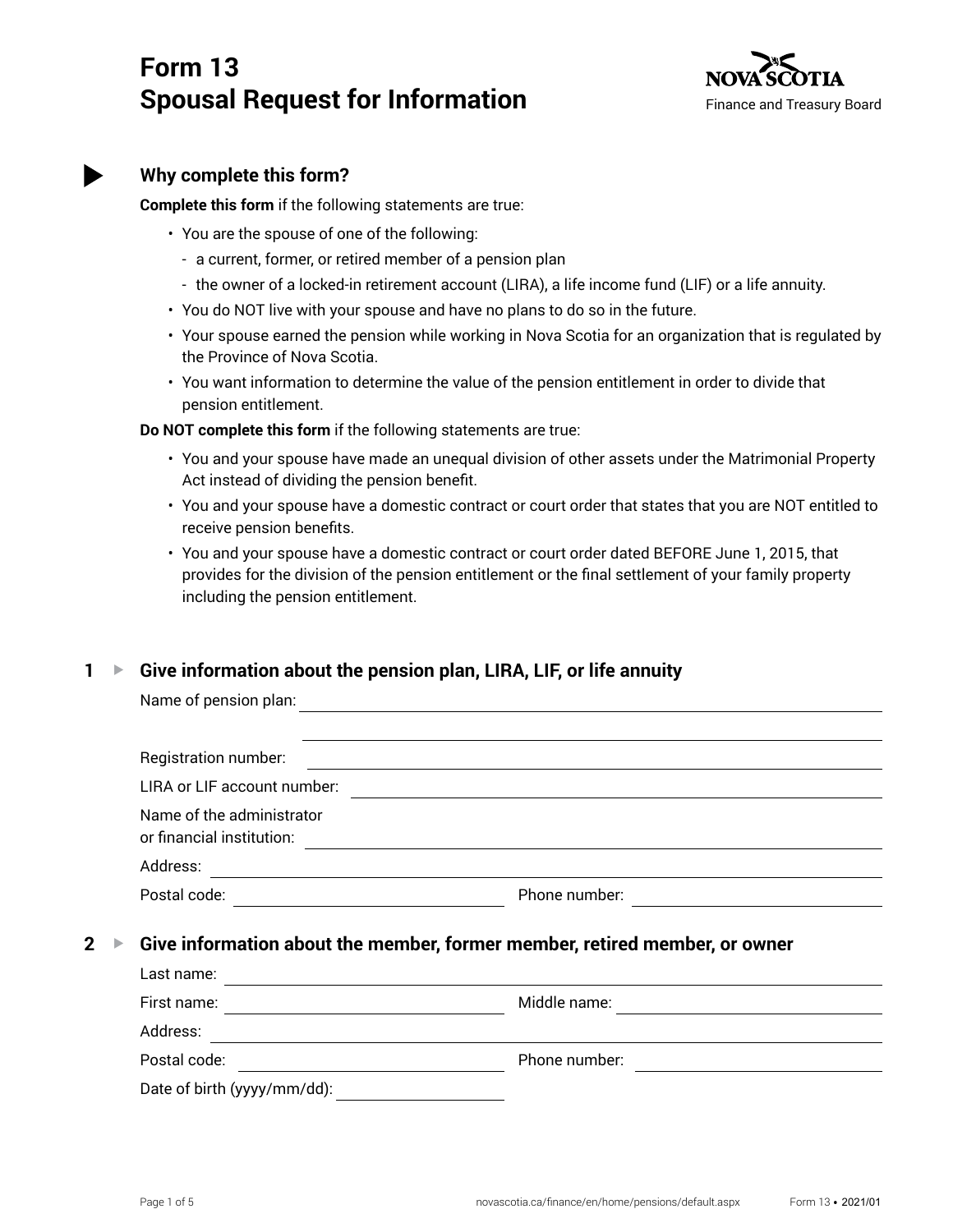| 3 | ▶                     | <b>Give your personal information</b>                                                                                            |               |  |  |
|---|-----------------------|----------------------------------------------------------------------------------------------------------------------------------|---------------|--|--|
|   |                       | Last name:                                                                                                                       |               |  |  |
|   |                       |                                                                                                                                  |               |  |  |
|   |                       | Address:<br><u> 1989 - Andrea State Barbara, amerikan basar dan berasal dan berasal dalam basa dan berasal dan berasal dalam</u> |               |  |  |
|   |                       | Postal code:<br><u> 1980 - Johann Barnett, fransk politik (</u>                                                                  | Phone number: |  |  |
| 4 | ▶                     | Do you want to authorize a contact person to communicate with the Administrator on<br>your behalf?                               |               |  |  |
|   |                       | Yes. Continue to the next question.                                                                                              |               |  |  |
|   |                       | No. Go to question 6.                                                                                                            |               |  |  |
| 5 | $\blacktriangleright$ | Give information about the contact person                                                                                        |               |  |  |
|   |                       |                                                                                                                                  |               |  |  |
|   |                       |                                                                                                                                  |               |  |  |
|   |                       |                                                                                                                                  |               |  |  |
|   |                       |                                                                                                                                  |               |  |  |
|   |                       |                                                                                                                                  |               |  |  |
| 6 | $\blacktriangleright$ | Were you the spouse of the member, former member, retired member,<br>or owner on the date that person retired?                   |               |  |  |
|   |                       | Yes.                                                                                                                             |               |  |  |

- $\bigcirc$  No.
- $\bigcirc$  That person has not retired.

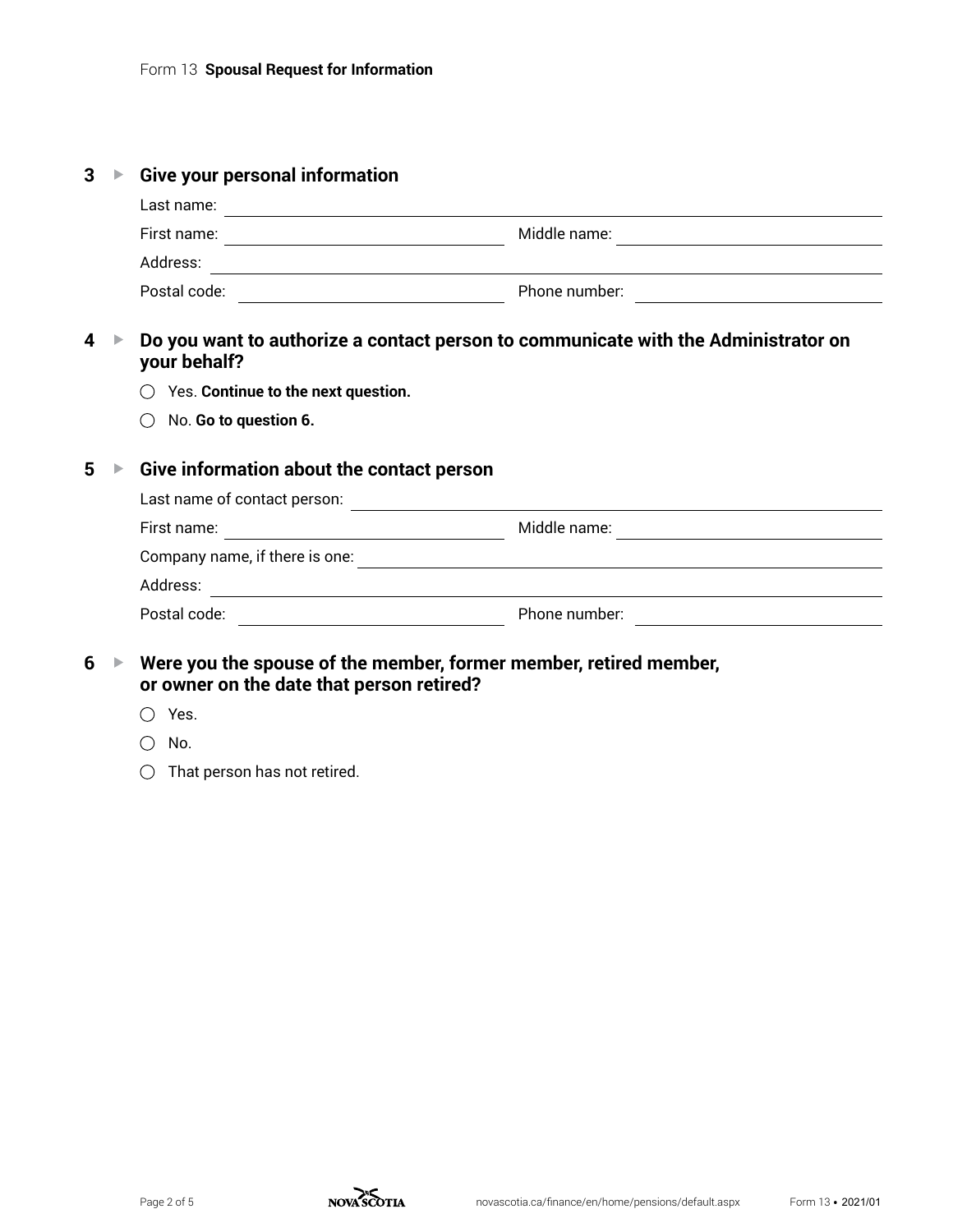# **7 ► When did you begin the spousal relationship with the member, former member, retired member, or owner?** (Choose only one)

- $\bigcirc$  on date we married (yyyy/mm/dd):
- $\bigcirc$  on the date we began a domestic partnership (yyyy/mm/dd): \_\_\_\_\_\_\_\_\_\_\_\_\_\_\_\_\_\_\_\_\_
- on the date that appears in a court order (yyyy/mm/dd):
- $\bigcirc$  on the date chosen by me and my spouse (yyyy/mm/dd):

**Note:** The date chosen by you and your spouse cannot be earlier than the date you began living together in a common-law relationship, nor can it be later than the date you married.

#### **8** ► Attach proof of the starting date of your spousal relationship

- $\bigcirc$  Copy of marriage certificate attached.
- $\bigcirc$  Copy of domestic partnership attached.
- $\bigcirc$  Copy of court order or domestic contract attached.
- $\bigcirc$  Joint declaration of period of spousal relationship attached.

## **9** ► When did your spousal relationship end? (Choose only one)

- $\bigcirc$  on the date we separated with no likelihood of getting back together (yyyy/mm/dd):
- $\bigcirc$  on the date our divorce was granted (yyyy/mm/dd): \_\_\_\_\_\_\_\_\_\_\_\_\_\_\_\_\_\_\_\_\_\_\_\_
- on the date that appears in a court order (yyyy/mm/dd):
- other, please specify (yyyy/mm/dd):
- $\bigcirc$  we do not agree on our separation date
	- $\bigcirc$  member's separation date (yyyy/mm/dd):  $\overline{\qquad \qquad }$
	- $\bigcirc$  my separation date (yyyy/mm/dd):

# **10** ► Attach proof of the separation date

- $\bigcirc$  Joint declaration of period of spousal relationship attached.
- $\bigcirc$  Copy of court order or domestic contract attached.
- $\bigcirc$  We do not have proof of our separation date.

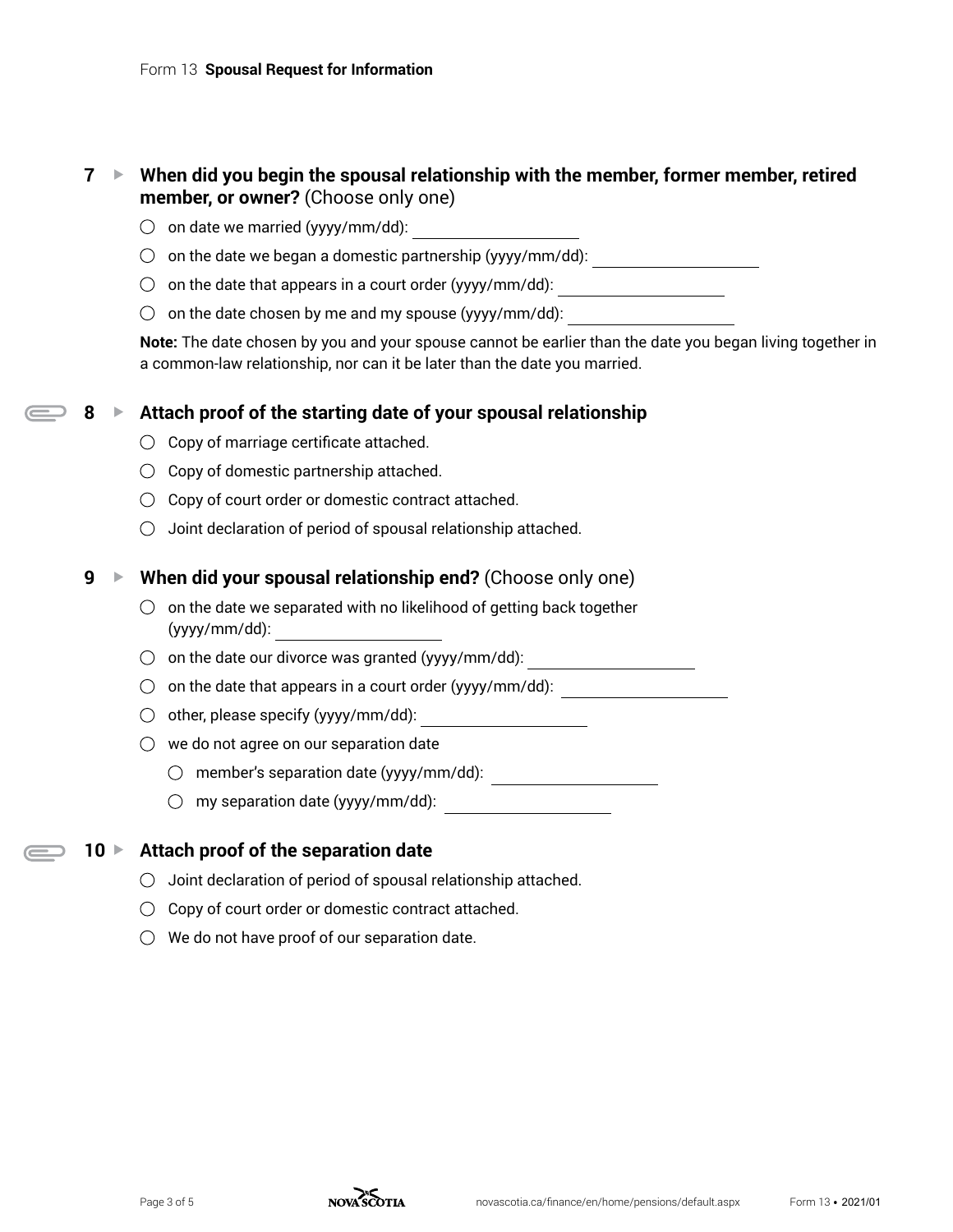## **11** ► Sign the spousal confirmation and direction

**I confirm** that the information that I have provided in this request is, to the best of my knowledge, true and correct.

**I direct** the administrator to give me the information I need to determine the value of the pension entitlements earned by the member, former member, retired member, or owner.

**I understand** that the administrator will give the information described above to my spouse.

| <b>Signature:</b>     | Date (yyyy/mm/dd): |
|-----------------------|--------------------|
| Signature of witness: | Date (yyyy/mm/dd): |

This confirmation and direction must be signed before a witness. Your witness

- must be at least 18 years of age
- must NOT be your spouse
- must see you sign the form
- must sign, print their name, and date this form immediately after seeing you sign and date this form

#### **12** ► Give information about the witness

| Postal code: | Phone number: |  |
|--------------|---------------|--|
| Address:     |               |  |
| First name:  | Middle name:  |  |
| Last name:   |               |  |

# **13** ► Give this request to the administrator or insurance company that looks after **the pension plan, LIRA, LIF, or life annuity.**

**Do not give this request** to the Department of Finance and Treasury Board, Pension Regulation Division

**Time-sensitive material:** An administrator must provide the requested information no later than 60 days after receiving the request.

*It is an offence under the Criminal Code for anyone to knowingly make or use a false document with the intent that it be acted upon as genuine.*

*This form is approved by the Superintendent of Pensions under the Pension Benefits Act.*

#### **Questions?** Email **pensionreg@novascotia.ca**